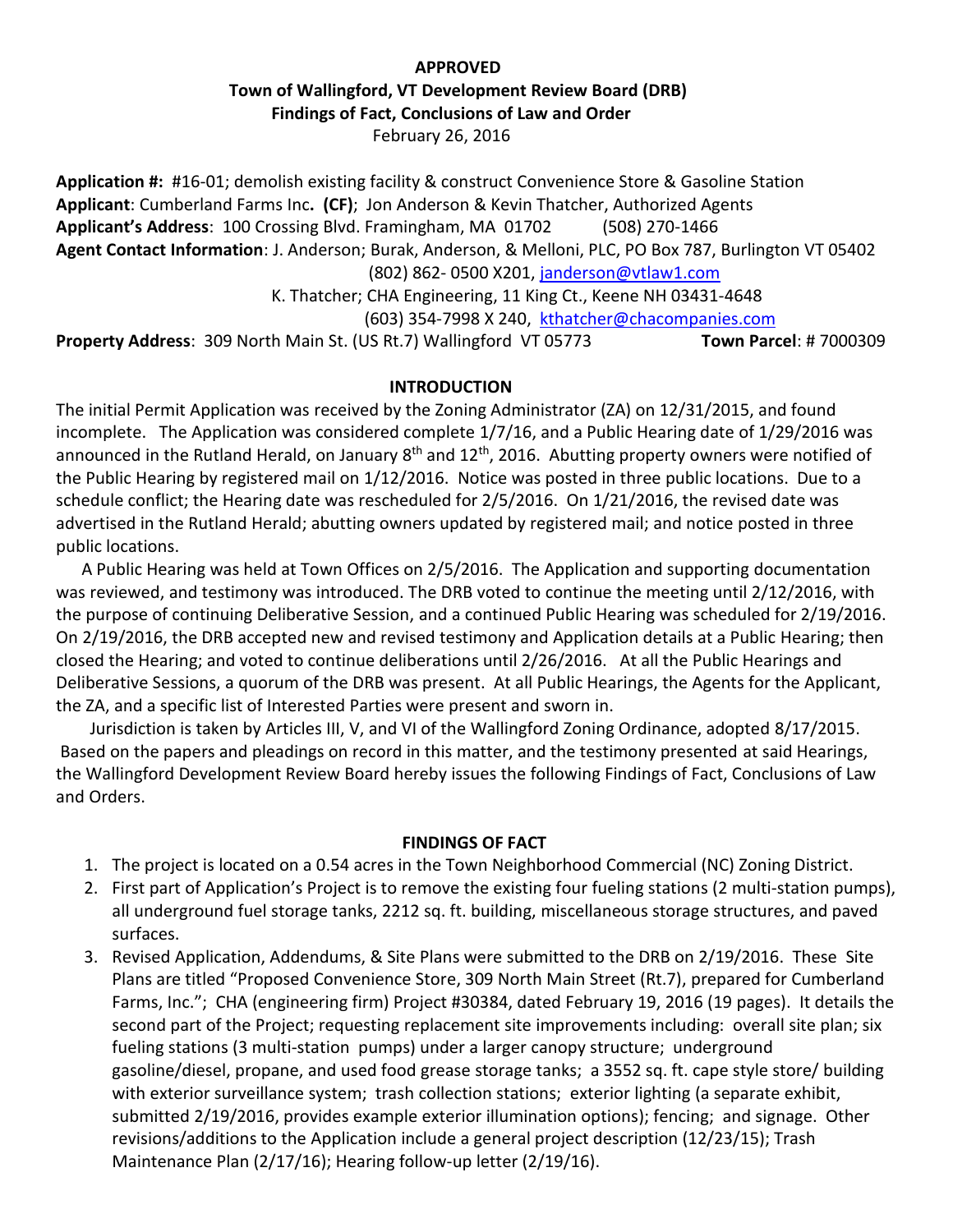- 4. The requested Hours of Store operations OPEN to the PUBLIC are to be from 5:00 am through 12:00 am (midnight) Eastern time; every day of the year; with **more restrictive** hours and closure times at the discretion of CF management.
- 5. A copy of a VT agency of Natural Resources (DEC/Waste Management Division) Site Management Activities Completed (SMAC) letter, dated 5/5/1999, was submitted into testimony; which includes a statement that, in part… "does not release Cumberland Farms Inc. from any past or future liability associated with petroleum contamination remaining at the site". The property has a long history of gasoline station activity. There were no records of an entire site review on this issue presented in Hearings. Public testimony expressed contamination concerns in south west corner of the property.
- 6. The VT Agency of Transportation (VTRANS) has participated in the site review, and a Letter of Intent; accepting the project, with its access to US Rt. 7, is anticipated. The replacement site plan was engineered to improve the existing pedestrian and vehicle traffic patterns.
- 7. The replacement Store will be connected to Town water supply and sewage disposal systems.
- 8. Storm water is to be discharged from an on-site collection system, to existing town storm drainage systems.
- 9. In addition to oral Testimony, written testimony was introduced in Hearings; addressing removal of perimeter vegetation, trash, and landscaping concerns. These are attached in Town records of Public Hearings.

# **CONCLUSIONS OF LAW**

- 1. Application 16-01 is subject to the Wallingford Zoning Ordinance adopted 8/17/2015. Town flood plain and subdivision ordinances do not apply to this Application.
- 2. Wallingford has adopted formal zoning, subdivision, and flood plain Ordinances, and that Town jurisdiction is subject to any VT & Federal applicable jurisdiction that this Project may require.
- 3. That Article III of Zoning Ordinance establishes the Project to be in the NC Zoning District, and Article IV identifies the Application for a gasoline station to be subject to Conditional Use & Site Plan Approval, but not prohibited under provisions in Article IV of Town Ordinance.
- 4. Article V of the Town ordinance requires DRB review of a Conditional Use application to meet the specified General Standards. The DRB finds the Application does not adversely affect the following:
	- a. **Capacity of existing or Planned Community Facilities**: The DRB finds the Application upgrades a pre-existing & obsolete store that offers important local services. The community is better served by the improved parking, traffic & safety design; increased employment opportunity; and that the Project adds significant appeal to a Designated Village Center.
	- b. **Character of the Area Affected**: The Applicant has been attentive and responsive to the major local issues identified in the Public Review. The Project design improves neighborhood aesthetics, regular maintenance (including site trash) by CF management, site security to deter criminal activity, and same or reduced general lighting impact to residential neighbors.
	- c. **Traffic on Roadways in the Vicinity**: The Project is not expected to significantly increase existing store traffic. The ingress/exit traffic to the site is expected to be a significant improvement over existing use. US Rt. 7 roadside truck parking remains a concern, but is not within the jurisdiction of the Town of Wallingford to regulate. A new side walk and marked Pedestrian Crossing on the northeast corner of the property, as designated by VTRANS, to come off of this intersection of US Rt. 7 and north-west onto Maple Street, is designed to improve this walking pattern.
	- d. **By Laws in Effect**: This Application addresses both a preexisting ordinance exemption (Article V) for the property, as well as review of the existing regulations in place at time of Application.The Application does not conflict with present Town by-laws in this Neighborhood/Commercial location.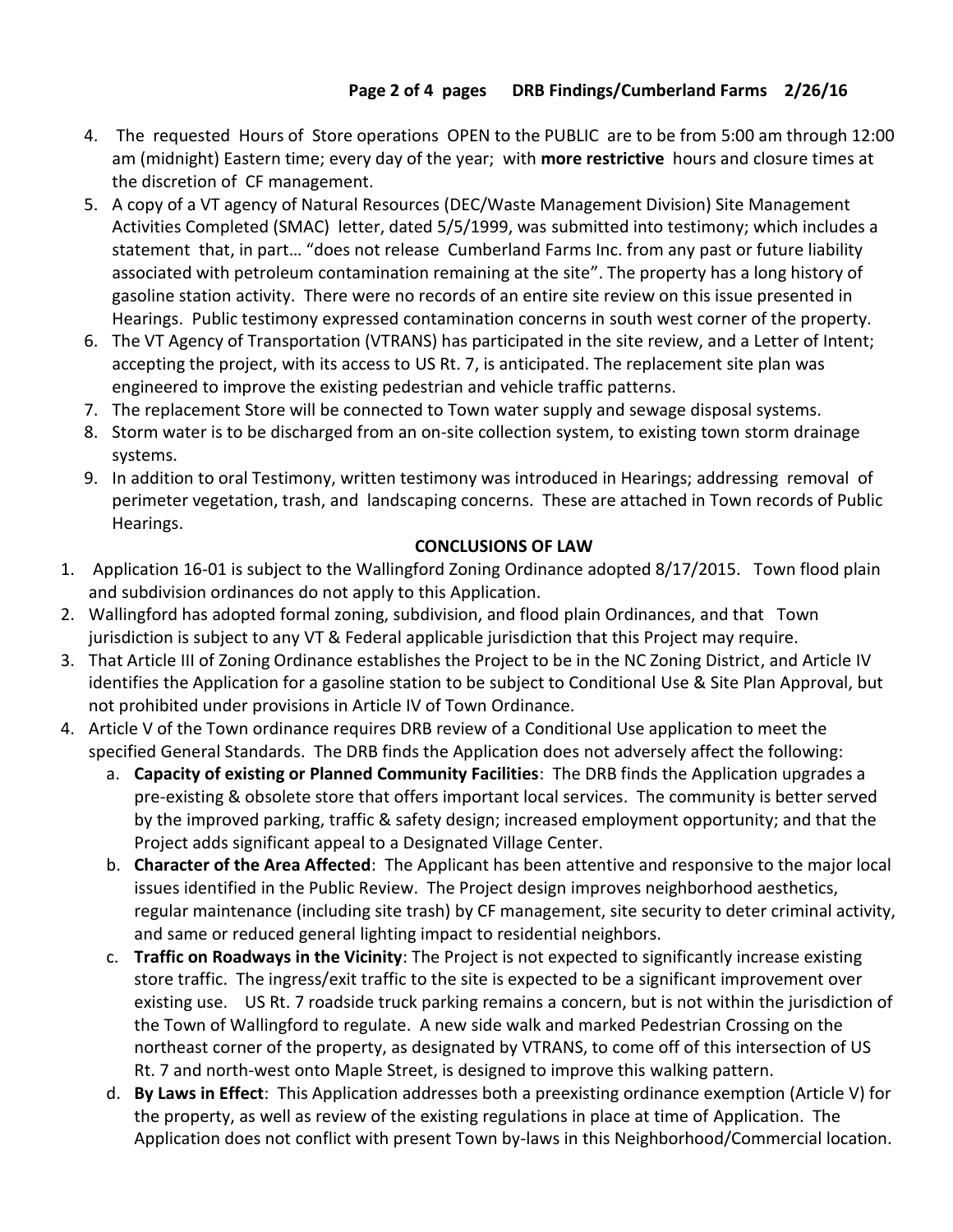### **DECISION & ORDER**

Based on the Findings of Fact and Conclusions stated, the **Motion** was made to **APPROVE Application 16-01 WITH THE FOLLOWING CONDITIONS**:

- **1. That the Project will Conform** to the details and specifications included in Application #16-01, its Attachments & Addendums referenced, and Site Plans dated 2/19/2016. Any DRB Conditions of this Permit Approval are to be included into the afore referenced Application, without additional Hearings. The Zoning Administrator, accompanied by any Town agent selected, is granted permission to access the Project to review compliance, at reasonable times by giving advance notice to the Applicant. Any revision or alteration to the Project will require advance Town notice and approval.
- **2.** That this **Approval is Conditional** on the Applicant securing all other Town, VT, and Federal permits that the Project may require. Pursuant to Article V of the Zoning Ordinance; this Permit is not effective until a VT Waste Water Permit and VTRANS Letter of Intent is received and recorded.
- **3.** That **Soil Tests will be Conducted**, at start of construction operations, in the south west section of the property, and any sections of property that exhibit contamination, by an independent & qualified engineering consultant (acceptable to Town), to document a representative & over all on- site analysis of any soil contamination issues. Testing to be at Applicant expense, and all documentation presented within 10 calendar days to the Town. Any significant contamination issues identified, upon Town decision, may suspend or void this Approval until the contamination issue is resolved by VT regulations and/or mutual agreement with the Town.
- **4.** The **Approved OPEN (to the Public) HOURS of OPERATION** will be between 5:00 am through 12:00 am (midnight) Eastern Time. Any increase to these Hours of Operation will require a new Permit application and review by the Town DRB.
	- a. This does not prohibit authorized store personal to occupy the premises during other hours for the purposes of office, stocking, or maintenance activities.
	- b. Fuel deliveries or facility maintenance visits are not restricted to Open Hours of Operation, providing these do not result in a regular disturbance to the neighborhood.
	- c. Deliveries to the convenience store for inventory related goods and services are restricted to Open Hours of Operation. Delivery vehicles are to be parked on premises while unloading.
- **5.** The **Exterior Sign/Advertisements** are approved as follows:
	- a. That the existing free standing illuminated Business Sign, located in the northeast corner of the property, may be replaced with the proposed internally/LED illuminated Business Sign design described in Sheet CFG13.0 of the Site Plan (2/19/16).
	- b. That one (1) Temporary non-illuminated sign display, one or two sided, may be displayed off the west side of the free standing Business Sign (per Sheet CFG13.0). This temporary sign must conform to Article IX of Zoning Ordinance for a temporary sign.
	- c. That the internally illuminated Store Entrance Sign, as detailed in Sheet A.1 of the Site Plan; OR the internally illuminated Lettered Signage (as submitted in the testimony at the 2/19/16 Public Hearing) is approved.
	- d. That LED illuminated gas pump top signs, as presently permitted in size or design for the existing facility, is permitted.
	- e. That Window advertising/signs conform to Article IX of the Ordinance.
	- f. That the pump island canopy will not have any signage or back lighting.
	- g. Any other exterior signage or advertising is subject to Article IX of Town Zoning Ordinance
- **6.** The **Exterior Construction Hours of the Project** are limited between 6:00 am and 7:00 pm Eastern time.